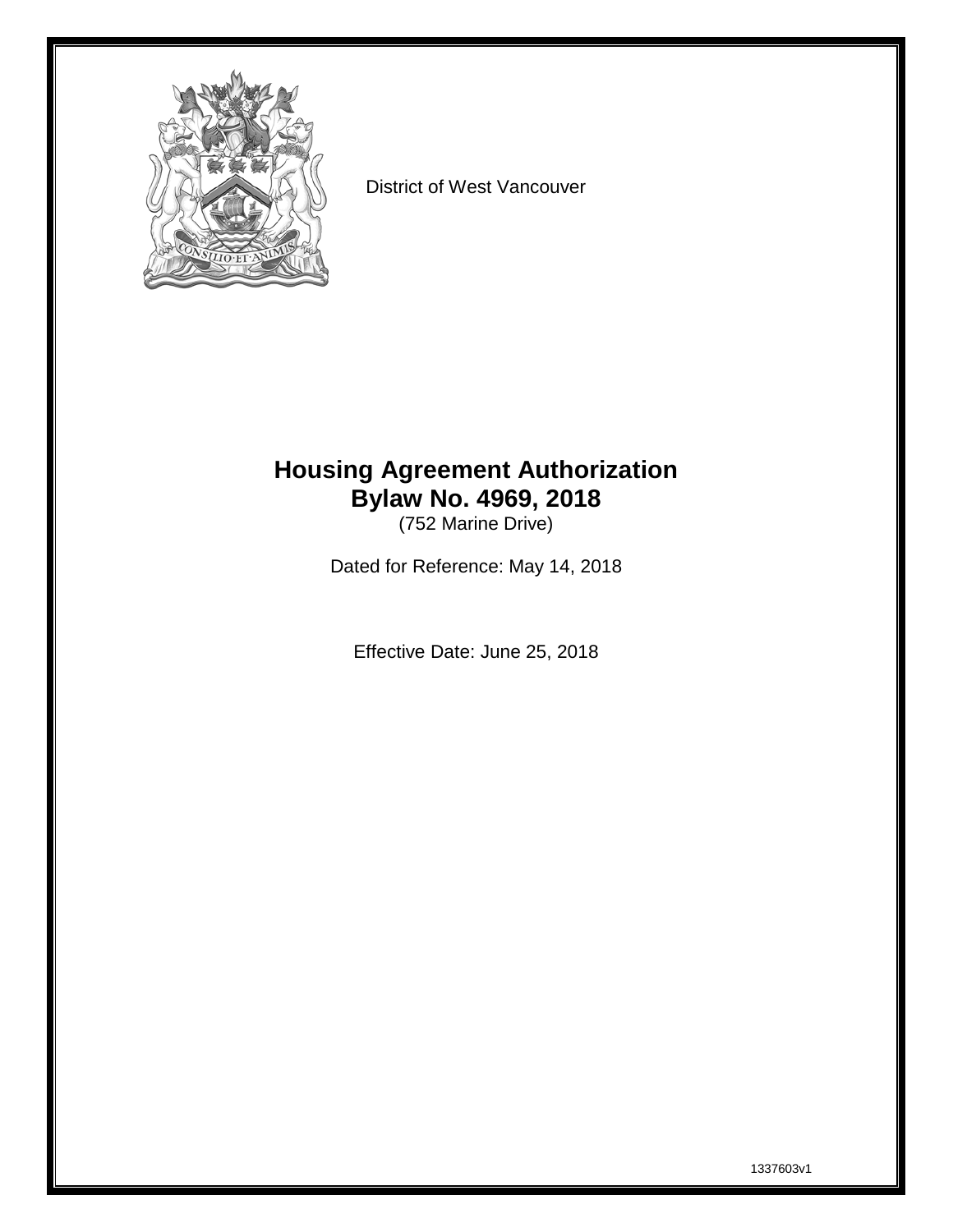### District of West Vancouver

# **Housing Agreement Authorization Bylaw No. 4969, 2018**

# **Table of Contents**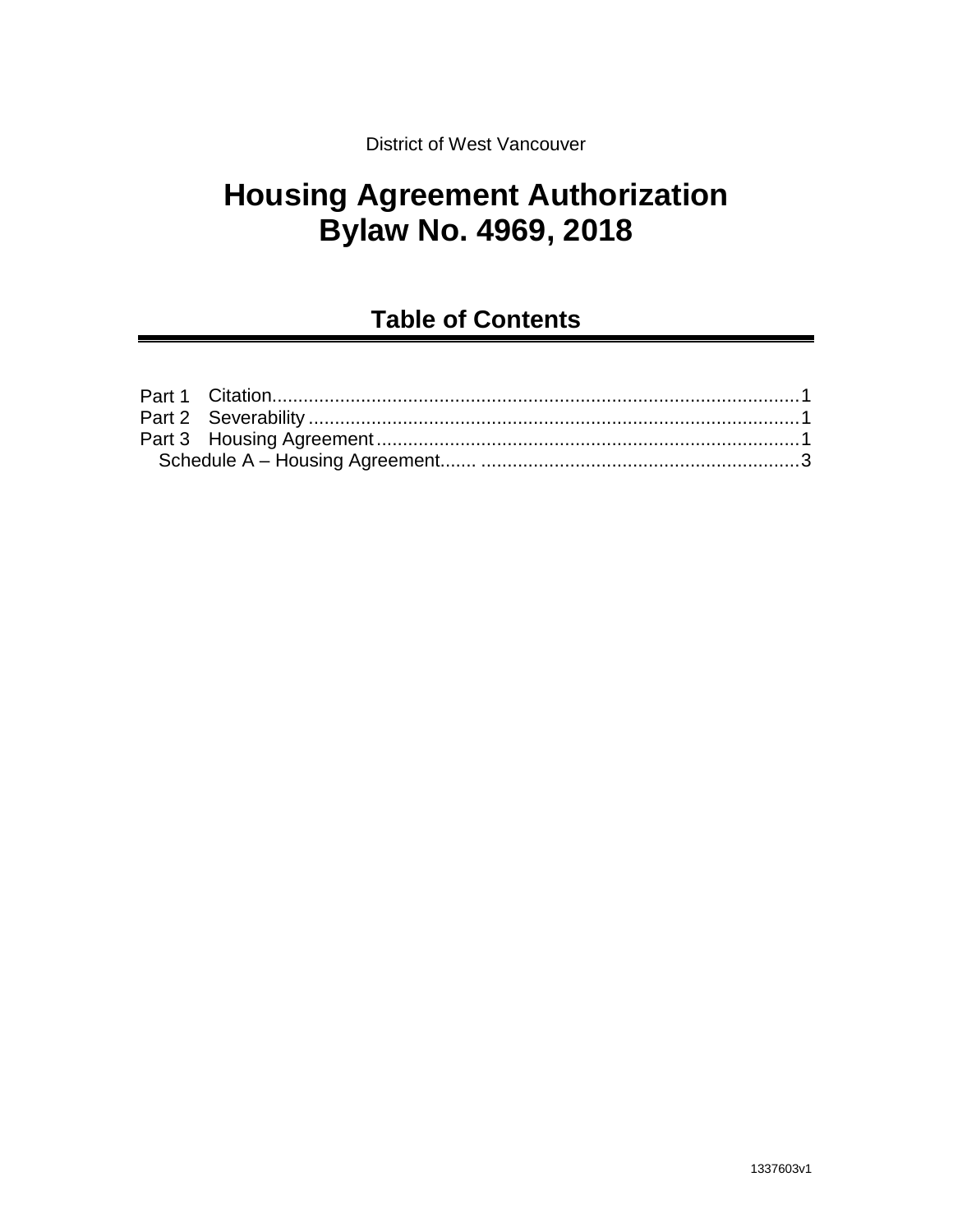District of West Vancouver

# **Housing Agreement Authorization Bylaw No. 4969, 2018**

A bylaw to enter into a housing agreement.

WHEREAS the Council of The Corporation of the District of West Vancouver and Park Royal Shopping Centre Holdings Ltd. are to enter into a housing agreement under section 483 of the *Local Government Act* to restrict the use of the land;

NOW THEREFORE, the Council of The Corporation of the District of West Vancouver enacts as follows:

## <span id="page-2-0"></span>**Part 1 Citation**

1.1 This bylaw may be cited as "Housing Agreement Authorization Bylaw No. 4969, 2018".

# <span id="page-2-1"></span>**Part 2 Severability**

2.1 If a portion of this bylaw is held invalid by a Court of competent jurisdiction, then the invalid portion must be severed and the remainder of this bylaw is deemed to have been adopted without the severed section, subsection, paragraph, subparagraph, clause or phrase.

# <span id="page-2-2"></span>**Part 3 Housing Agreement**

3.1 The District of West Vancouver is authorized to enter into a housing agreement under section 483 of the *Local Government Act*, substantially in the form attached to this bylaw as Schedule A, with Park Royal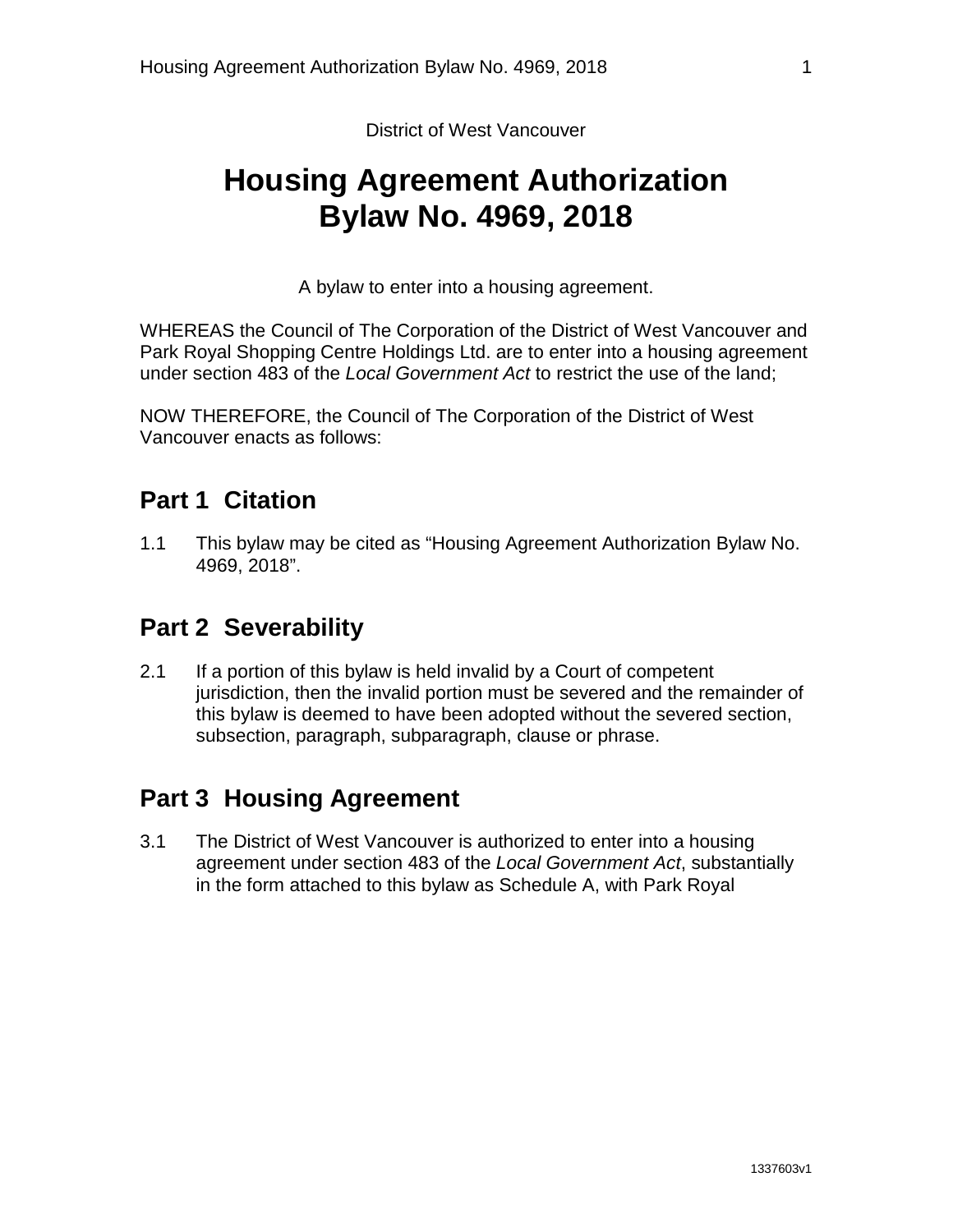Shopping Centre Holdings Ltd. or its nominee, in respect of the land located at:

- 3.1.1 752 Marine Drive, West Vancouver, BC and legally described as: PID 009-122-494, BLOCK F DISTRICT LOT 1040 PLAN 11252;
- 3.1.2 756 Marine Drive, West Vancouver, BC and legally described as: PID 011-062-525, LOT C (SEE 585835L) BLOCK 6 DISTRICT LOT 1040 PLAN 5848; and
- 3.1.3 764 Marine Drive, West Vancouver, BC and legally described as: PID: 011-062-096, LOT B EXCEPT: PART ON HIGHWAY PLAN 30; BLOCK 6 DISTRICT LOT 1040 GROUP 1 NEW WESTMINSTER DISTRICT PLAN 5848.
- 3.2 The Mayor and Municipal Clerk are authorized to execute and deliver the housing agreement.

## **Schedule**

Schedule A – Housing Agreement

READ A FIRST TIME on April 9, 2018

AMENDED on May 14, 2018

READ A SECOND TIME AS AMENDED on May 14, 2018

READ A THIRD TIME on May 14, 2018

ADOPTED by the Council on June 25, 2018

Mayor

Municipal Clerk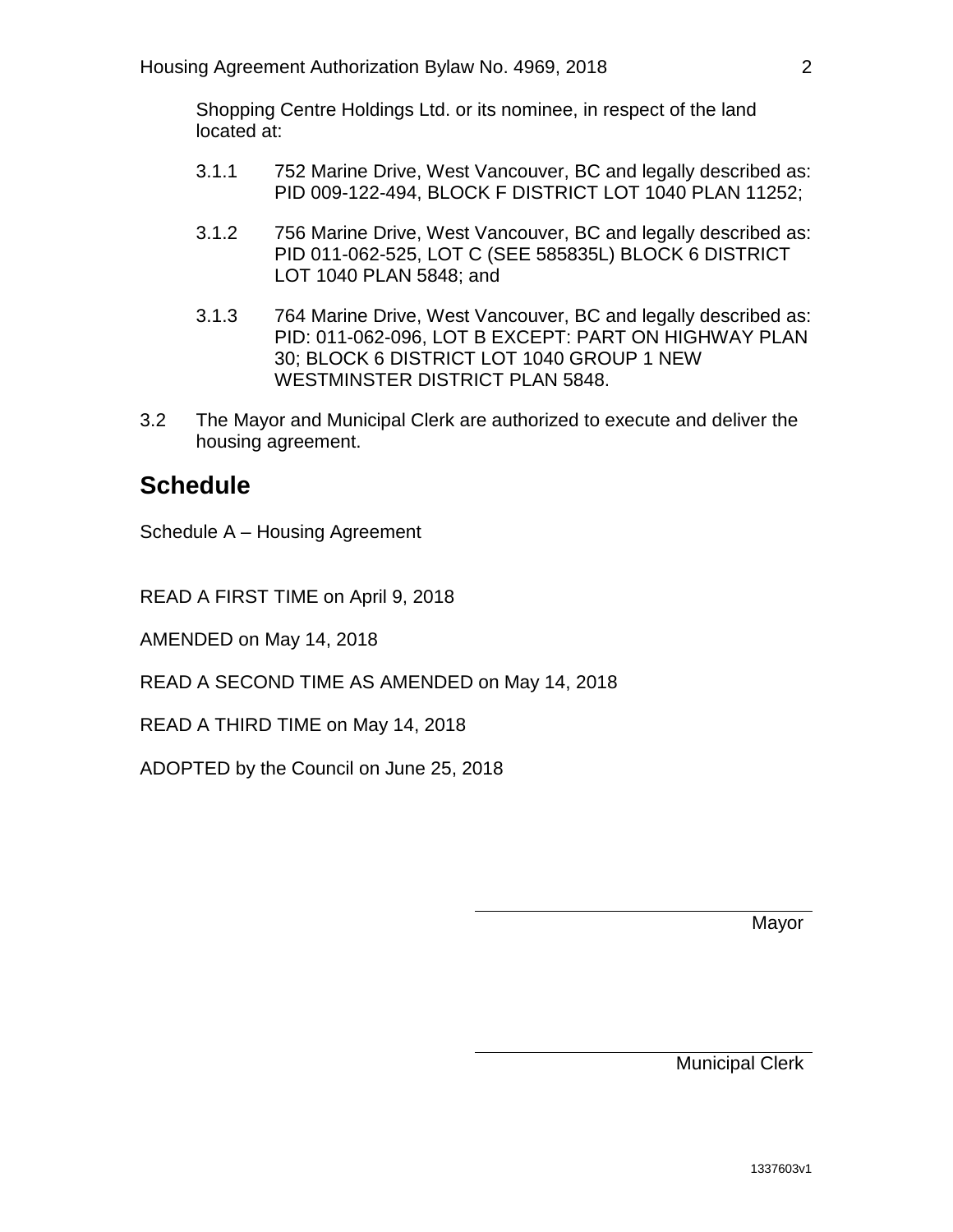# **SCHEDULE A**

#### **PART 2 – TERMS OF INSTRUMENT**

### **HOUSING AGREEMENT AND COVENANT (Section 483** *Local Government Act* **and Section 219** *Land Title Act***)**

THIS AGREEMENT dated for reference the 19<sup>th</sup> day of March, 2018 is

BETWEEN:

**PARK ROYAL SHOPPING CENTRE HOLDINGS LTD.** 3rd Floor 100 Park Royal West Vancouver, BC V7T 1A2

(the "Owner")

AND:

#### **DISTRICT OF WEST VANCOUVER**

750 17<sup>th</sup> Street West Vancouver, BC V7V 3T3

(the "District")

#### **WHEREAS:**

A. The Owner is the registered owner of land located in the District of West Vancouver and more particularly described as;

| <b>Address:</b>     |               | PID:                 | <b>Legal Description:</b>                                                                                                             |
|---------------------|---------------|----------------------|---------------------------------------------------------------------------------------------------------------------------------------|
| 752                 | <b>MARINF</b> | $009 - 122 -$        | BLOCK F DISTRICT LOT 1040 PLAN                                                                                                        |
| <b>DRIVF</b>        |               | 494                  | 11252                                                                                                                                 |
| 756                 | <b>MARINF</b> | 011-062-             | LOT C (SEE 585835L) BLOCK 6 DISTRICT                                                                                                  |
| DRIVF               |               | 525                  | LOT 1040 PLAN 5848                                                                                                                    |
| 764<br><b>DRIVF</b> | MARINF        | $011 - 062 -$<br>096 | LOT B FXCFPT: PART ON HIGHWAY<br>PLAN 30; BLOCK 6 DISTRICT LOT 1040<br>1 NFW WFSTMINSTFR<br><b>GROUP</b><br><b>DISTRICT PLAN 5848</b> |

(collectively, the "Land");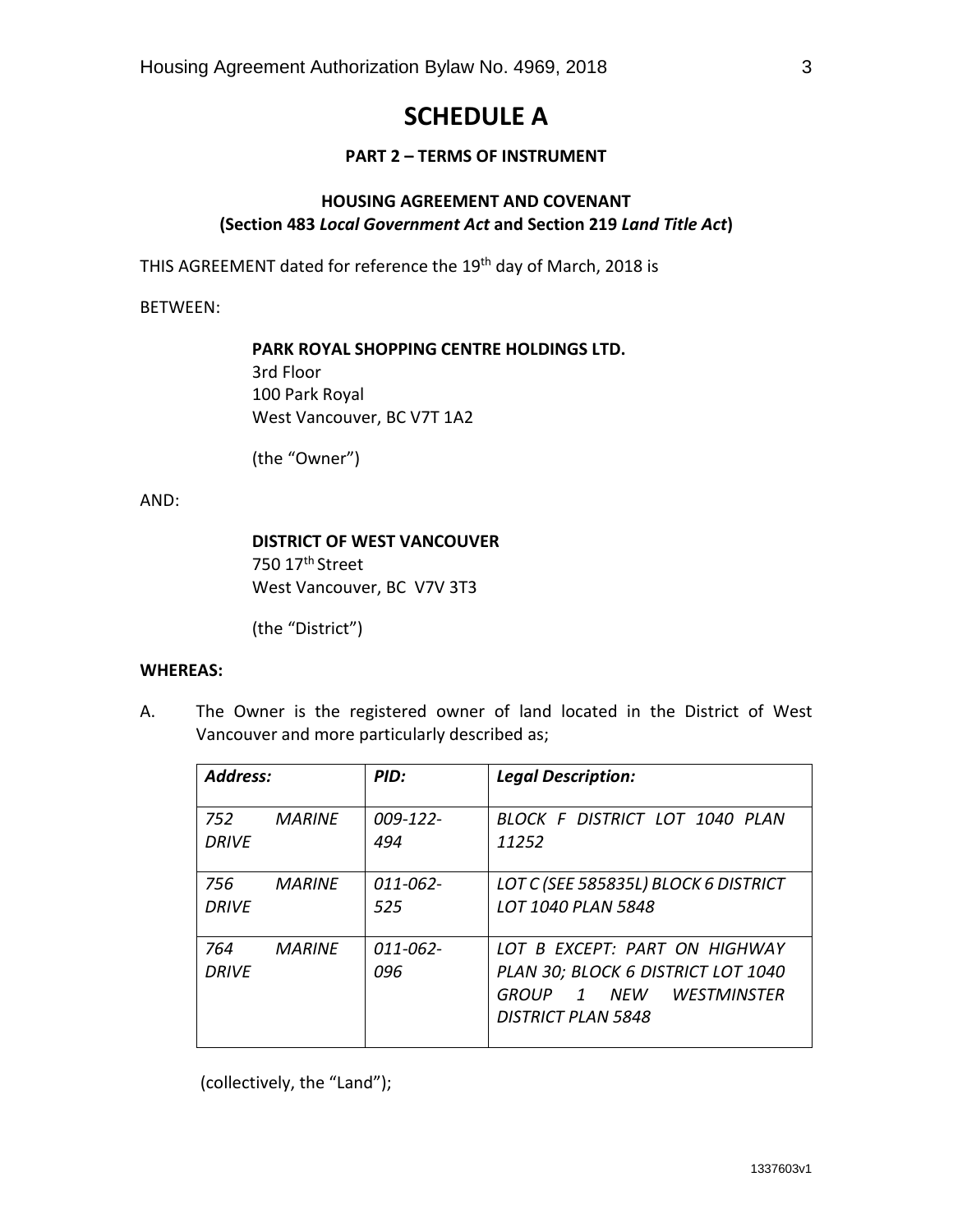- B. The Owner wishes to construct on the Land a development consisting of, among other things, 49 Rental Units (as defined below), and the Owner and the District wish to confirm that none of the Rental Units shall be subdivided from any of the other Rental Units;
- C. Section 483 of the *Local Government Act* permits the District to enter into and note on title to land, housing agreements which may include, without limitation, conditions respecting the form of tenure of housing units and the availability of housing units to classes of persons;
- D. Section 219 of the *Land Title Act* permits the registration of a covenant prohibiting the subdivision of land subject to the covenant; and
- E. The Owner and the District wish to enter into this Agreement, which shall be a housing agreement and a covenant, to provide long-term market rental housing on the terms and conditions set out herein.

In consideration of \$10.00 and other good and valuable consideration (the receipt and sufficiency of which are acknowledged by both parties), and in consideration of the promises exchanged below, the Owner and the District covenant and agree pursuant to section 483 of the *Local Government Act* and section 219 of the *Land Title Act* as follows:

### **ARTICLE 1 DEFINITIONS AND INTERPRETATION**

#### **1.1 Definitions** – In this Agreement, the following words have the following meanings:

- (a) "Daily Amount" means \$500.00 per day as of January 1, 2019 adjusted annually thereafter to the amount calculated by multiplying \$500.00 by the percentage change in the CPI since January 1, 2019, to January 1 of the year that a written notice is delivered to the Owner by the District pursuant to section 3.1 of this Agreement. In the absence of obvious error or mistake, any calculation by the District of the Daily Amount in any particular year shall be final and conclusive;
- (b) "Dwelling Unit" means a self-contained area or set of rooms that contains sleeping, cooking and washroom facilities, and is suitable and intended to be used for residential accommodation;
- (c) "Occupancy Date" means, in relation to a Dwelling Unit, the date the District issues an Occupancy Permit for the Dwelling Unit;
- (d) "Owner" means the party described on page 1 of this Agreement as the Owner, and any subsequent owner of the Land or of any part into which the Land is Subdivided, and includes any person who is a registered owner in fee simple of a Dwelling Unit from time to time, and any person who has a legal ownership interest in the entity which is the registered owner in fee simple of a Dwelling Unit or the Land from time to time;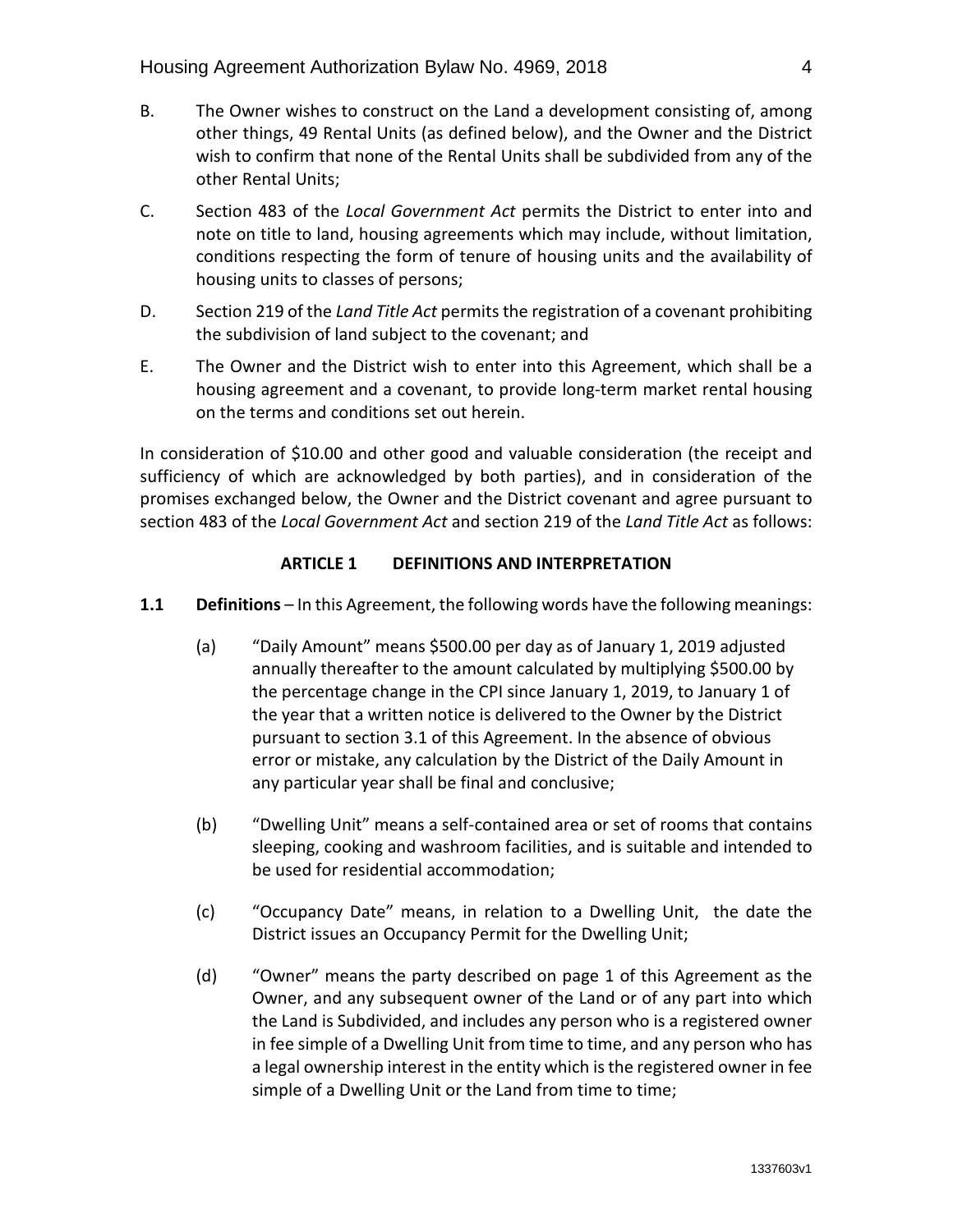- (e) "Rental Unit" means a Dwelling Unit that is used and occupied only as a permanent residence, and only by a person or persons other than the Owner of that Dwelling Unit;
- (f) "Subdivide" means to divide, apportion, consolidate or subdivide the Land or any building on the Land, or the ownership or right to possession or occupation of the Land or any building on the Land, into two or more lots, strata lots, parcels, parts, portions or shares, whether by plan, descriptive words or otherwise, under the *Land Title Act*, the *Strata Property Act*, or otherwise, and includes the creation, conversion, organization or development of "cooperative interests" or a "shared interest in land" as defined in the *Real Estate Development Marketing Act*; and,
- (g) "West Block" means the building proposed to be constructed on the land in the location shown on the Site Plan attached to this Agreement as **Schedule A**.

#### **ARTICLE 2 USE, OCCUPANCY AND SUBDIVISION OF RENTAL UNITS**

- **2.1 Use and Occupancy**  The Owner agrees that, subject to sections 2.4 and 2.5, every Dwelling Unit on the Land shall be a Rental Unit.
- **2.2 Occupancy Verification** Within two weeks of the District delivering to the Owner, in writing, a request for occupancy verification, the Owner will provide to the District a written statement of the Owner confirming that the occupancy of every Dwelling Unit on the Land complies with section 2.1, provided that the District may make a request under this section no more than once in a calendar year.
- **2.3 Restriction on Subdivision** Except:
	- (a) to create an air space parcel comprising at least 49 Dwelling Units located on levels 3, 4, 5 and 6 of the West Block; and
	- (b) in conjunction therewith or thereafter, to Subdivide the remainder of the Land;

and subject to section 2.4, the Owner shall not Subdivide the Land.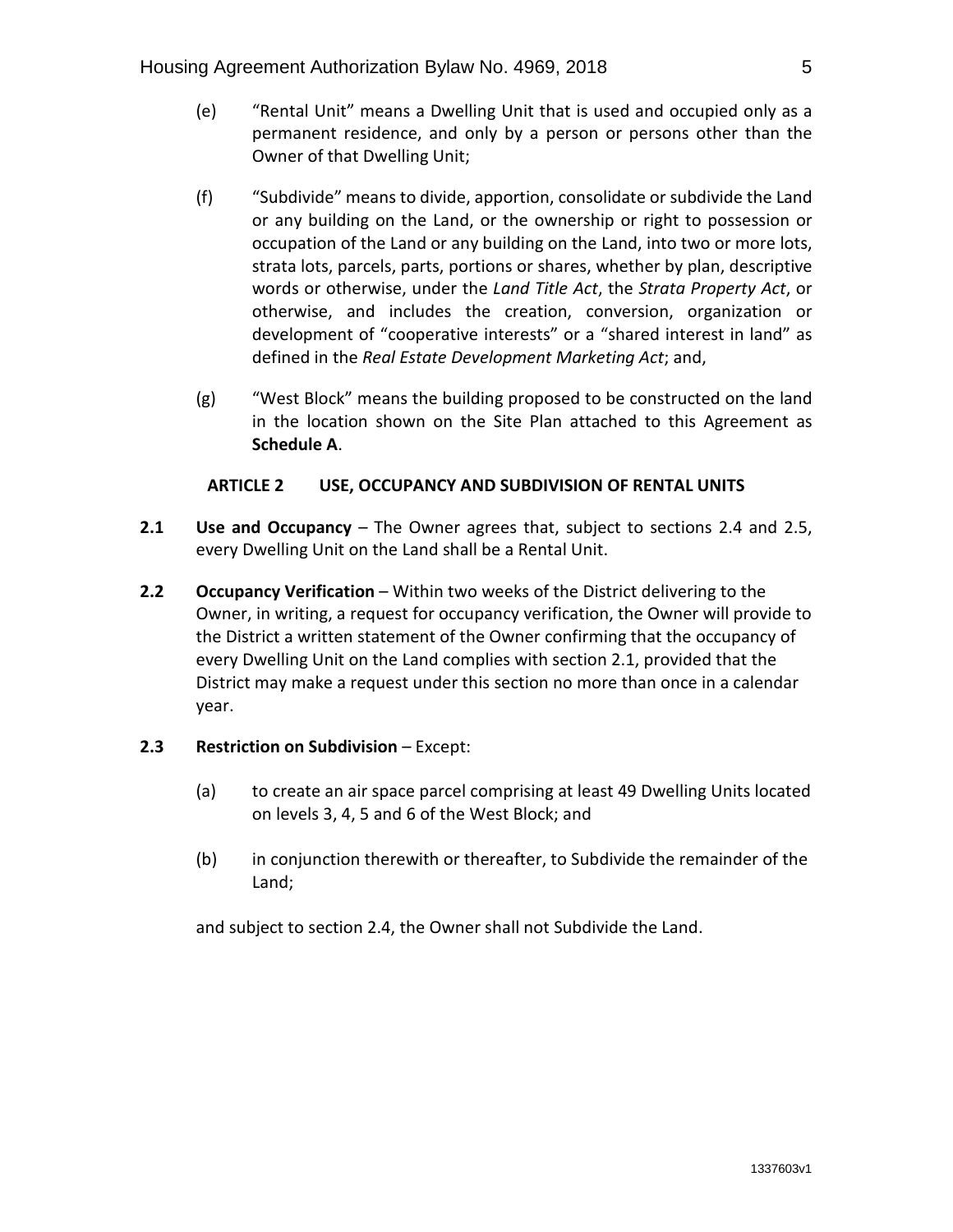#### **2.4 Discharge of this Agreement** – If the Owner has:

- (a) pursuant to one or more valid building permits issued by the District, completed the construction of and received occupancy permits for no fewer than 100 Dwelling Units on the Land; and
- (b) Subdivided the Land under section 2.3(a) of this Agreement;

then in relation to the remainder of the Dwelling Units on the Land this Agreement shall cease to apply, and the Owner may provide to the District a discharge of this Agreement from the title to those remainder Dwelling Units , which discharge the District shall sign and return to the Owner and, for clarity, the parties agree that thereafter this Agreement shall charge and bind only the 100 Dwelling Units that are to remain Rental Units, and shall charge and run with the title to those units only.

- **2.5 Further Discharge After 20 Years** In relation to no more than 51 of the 100 Dwelling Units which remain Rental Units after the discharge under section 2.4, which Dwelling Units the Owner may designate at any time by giving written notice to the District, then 20 years after the applicable Occupancy Date, this Agreement shall cease to apply to the applicable Dwelling Units and, if the Owner provides a registrable discharge of this Agreement to the District, then the District will sign the discharge and return it to the Owner within 21 days of receiving it.
- **2.6** Regardless whether this Agreement is discharged under section 2.4 or 2.5, or both, in no event will the District seek to enforce its rights under this Agreement in respect of more than 100 Dwelling Units for the first 20 years after the Occupancy Date, or in respect of more than 49 Dwelling Units thereafter.

#### **ARTICLE 3 DEFAULT AND REMEDIES**

**3.1 Payment of Daily Amount** – The Owner agrees that, in addition to any other remedies available to the District under this Agreement or at law or in equity, if a Dwelling Unit is used or occupied in breach of this Agreement or the Owner is otherwise in breach of any of its obligations under this Agreement, and provided the rectification of the breach is within the Owner's control, and the Owner fails to rectify such breach within thirty (30) days of receipt of written notice from the District setting out the details of such breach, the Owner will pay the Daily Amount to the District for every day that the breach continues after receipt of the District's notice. The Daily Amount is due and payable fourteen (14) business days following receipt by the Owner of an invoice from the District for the same.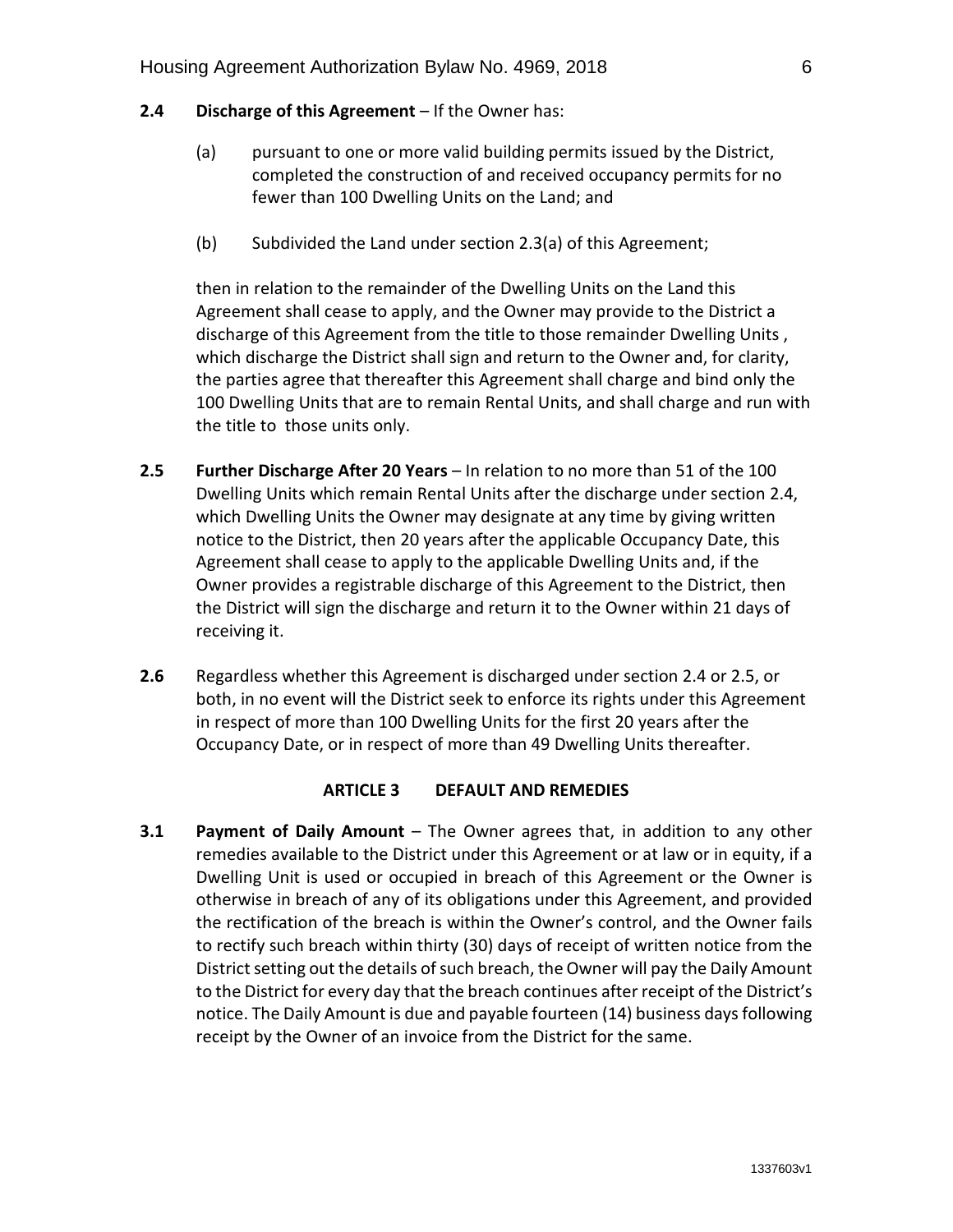**3.2 No Penalty** – The Owner agrees that in the case of a Dwelling Unit being occupied other than as a Rental Unit in accordance with this Agreement, payment of the Daily Amount pursuant to section 3.1 represents a genuine pre-estimate of damages for the breach of this Agreement and the Owner agrees to waive any claim it might otherwise make that such payment is an unenforceable penalty.

#### **ARTICLE 4 MISCELLANEOUS**

- **4.1 Nature of Agreement**  The Owner acknowledges and agrees that this Agreement includes a housing agreement entered into under section 483 of the *Local Government Act* and a covenant under section 219 of the *Land Title Act*.
- **4.2 Indemnity**  The Owner will indemnify and save harmless the District and each of its elected officials, officers, directors, and agents, and their heirs, executors, administrators, personal representatives, successors and assigns, from and against all claims, demands, actions, loss, damage, costs and liabilities, which all or any of them will or may be liable for or suffer or incur or be put to by reason of or arising out of:
	- (a) any negligent act or omission of the Owner, or its officers, directors, agents, contractors or other persons for whom at law the Owner is responsible relating to this Agreement;
	- (b) the construction, maintenance, repair, ownership, lease, license, operation, management or financing of the Land or any Dwelling Unit or the enforcement of any Tenancy Agreement; or
	- (c) without limitation, any legal or equitable wrong on the part of the Owner or any breach of this Agreement by the Owner.
- **4.3 Release**  The Owner hereby releases and forever discharges the District and each of its elected officials, officers, directors, and agents, and its and their heirs, executors, administrators, personal representatives, successors and assigns, from and against all claims, demands, damages, actions, or causes of action by reason of or arising out of or which would or could not occur but for the:
	- (a) construction, maintenance, repair, ownership, lease, license, operation or management of the Land or any Dwelling Unit under this Agreement; or
	- (b) the exercise by the District of any of its rights under this Agreement.
- **4.4 Survival** The indemnity and release set out in this Agreement will survive termination or discharge of this Agreement.
- **4.5 Priority** The Owner will do everything necessary, at the Owner's expense, to ensure that this Agreement will be noted and registered against title to the Land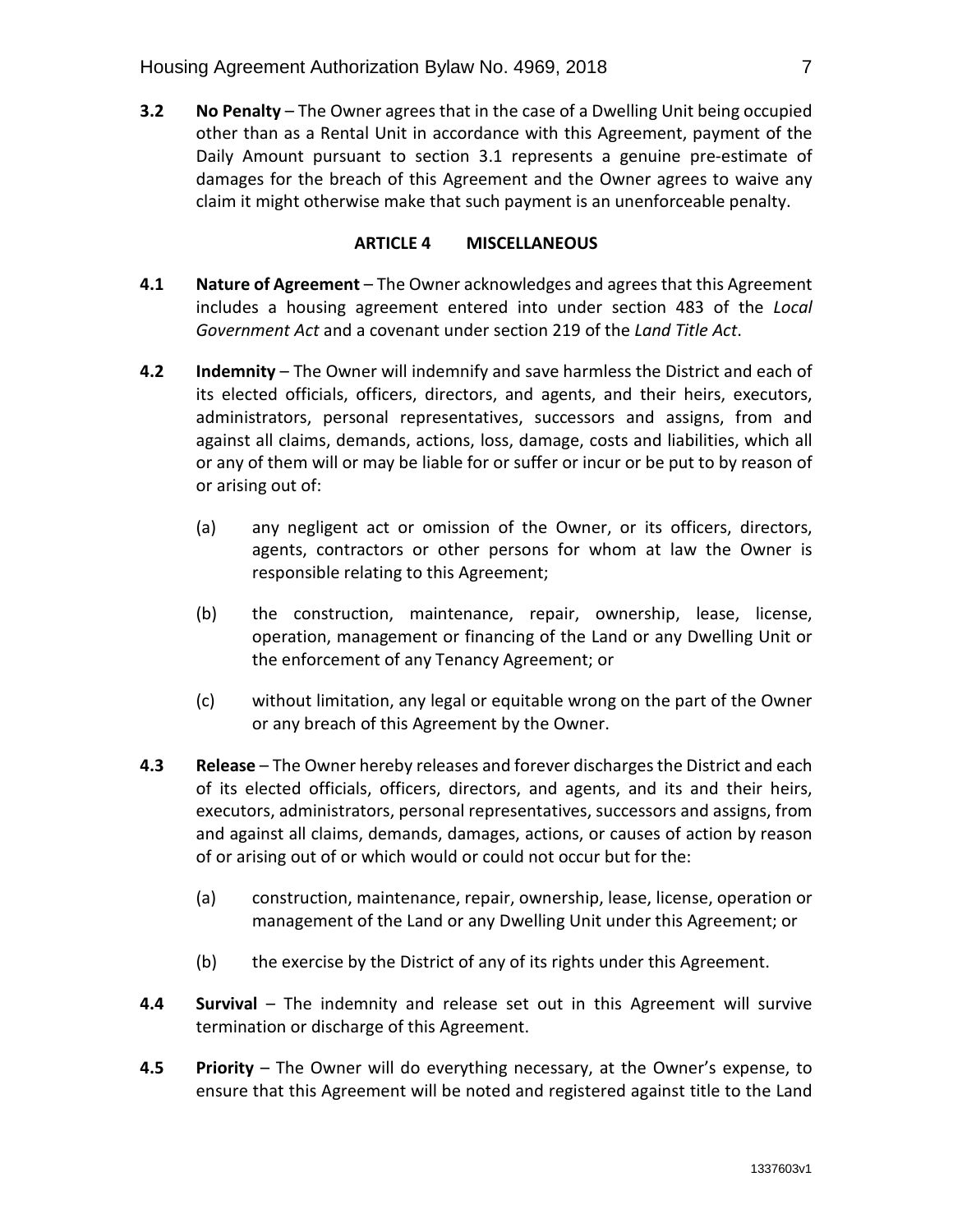in priority to all financial charges and financial encumbrances which may have been registered or are pending registration against title to the Land save and except those specifically approved in advance in writing by the District or in favour of the District, and that a notice under section 483(5) of the *Local Government Act* will be filed on the title to the Land.

### **4.6 District's Powers Unaffected** – This Agreement does not:

- (a) affect, fetter or limit the discretion, rights, duties or powers of the District under any enactment or at common law, including in relation to the use or subdivision of the Land;
- (b) impose on the District any legal duty or obligation, including any duty of care or contractual or other legal duty or obligation, to enforce this Agreement;
- (c) affect or limit any enactment relating to the use or subdivision of the Land; or
- (d) relieve the Owner from complying with any enactment, including in relation to the use or subdivision of the Land.

### **4.7 Agreement for Benefit of District Only** – The Owner and the District agree that:

- (a) this Agreement is entered into only for the benefit of the District;
- (b) this Agreement is not intended to protect the interests of the Owner, any Tenant, or any future owner, lessee, occupier or user of the Land or the building or any portion thereof, including any Dwelling Unit; and
- (c) the District may at any time execute a release and discharge of this Agreement, without liability to anyone for doing so, and without obtaining the consent of the Owner.
- **4.8 No Public Law Duty**  Where the District is required or permitted by this Agreement to form an opinion, exercise a discretion, express satisfaction, make a determination or give its consent, the Owner agrees that the District is under no public law duty of fairness or natural justice in that regard and agrees that the District may do any of those things in the same manner as if it were a private party and not a public body.
- **4.9 Notice**  Any notice required to be served or given to a party herein pursuant to this Agreement will be sufficiently served or given if delivered, to the postal address of the Owner set out on title to the Land in the records at the Land Title Office, and in the case of the District at the address listed above, to the attention of the Director of Planning or to the most recent postal address provided in a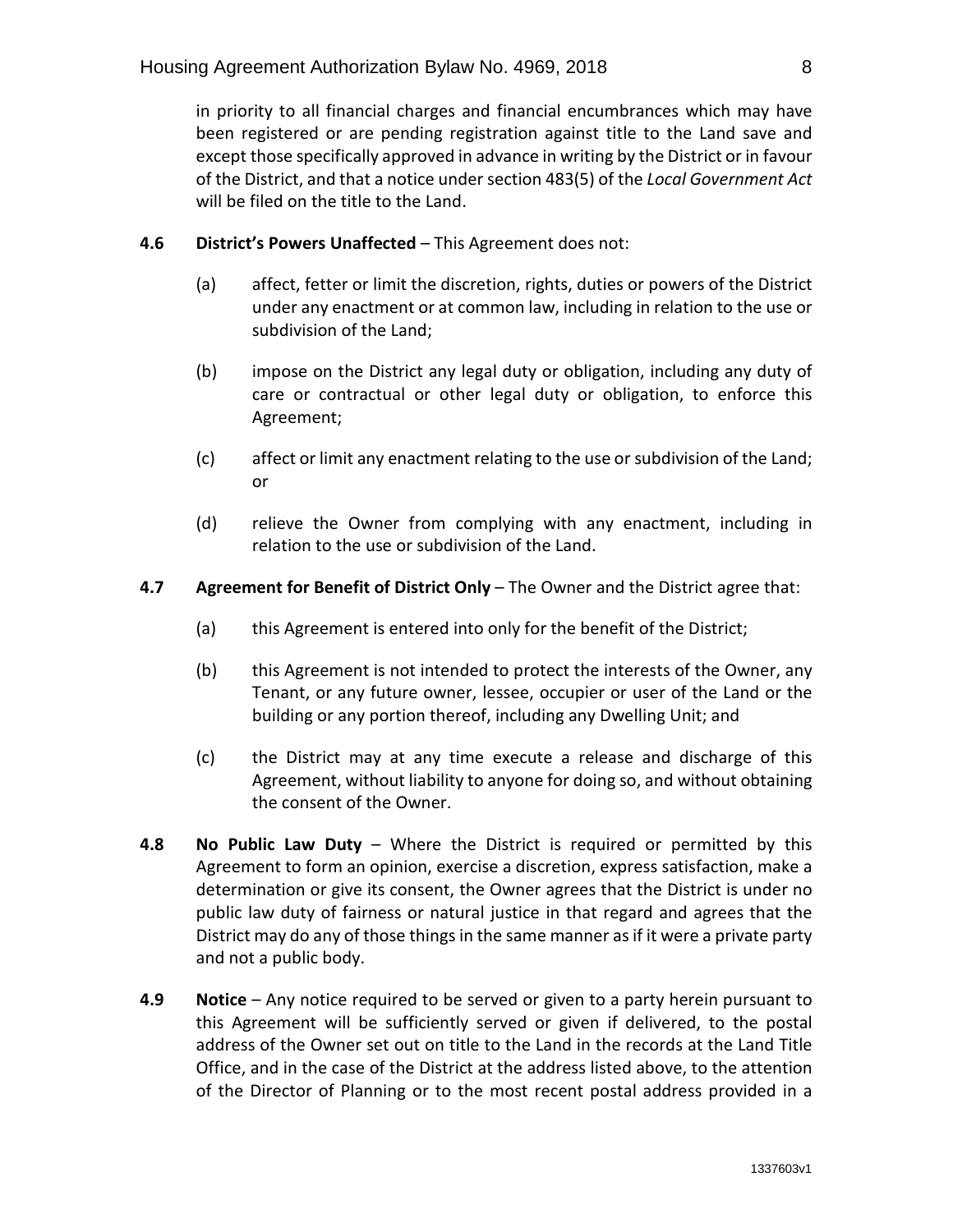written notice given by each of the parties to the other. Any notice which is delivered is to be considered to have been given on the first day after it is dispatched for delivery.

- **4.10 Enuring Effect**  This Agreement will extend to and be binding upon and enure to the benefit of the parties hereto and their respective successors and permitted assigns.
- **4.11 Severability** If any provision of this Agreement is found to be invalid or unenforceable, such provision or any part thereof will be severed from this Agreement and the resultant remainder of this Agreement will remain in full force and effect.
- **4.12 Waiver** All remedies of the District will be cumulative and may be exercised by the District in any order or concurrently in case of any breach and each remedy may be exercised any number of times with respect to each breach. Waiver of or delay in the District exercising any or all remedies will not prevent the later exercise of any remedy for the same breach or any similar or different breach.
- **4.13 Whole Agreement** This Agreement, and any documents signed by the Owner contemplated by this Agreement, represent the whole agreement between the District and the Owner respecting the use and occupation of the Dwelling Unit, and there are no warranties, representations, conditions or collateral agreements made by the District except as set forth in or contemplated by this Agreement.
- **4.14 Further Assurance** Upon request by the District the Owner will forthwith do such acts and execute such documents as may be reasonably necessary in the opinion of the District to give effect to this Agreement.
- **4.15 Agreement Runs with Land**  Subject to Section 2.5, this Agreement burdens and runs with the Land and every parcel into which it is Subdivided in perpetuity. All of the covenants and agreements contained in this Agreement are made by the Owner for itself, its personal administrators, successors and assigns, and all persons who after the date of this Agreement acquire an interest in the Land.
- **4.16 Equitable Remedies** The Owner acknowledges and agrees that damages alone would be an inadequate remedy for the District for any breach of this Agreement and that in addition to payment of the daily amount or any other monetary relief to which the District may be entitled, the public interest strongly favours specific performance, injunctive relief (mandatory or otherwise), or other equitable relief.
- **4.17 No Joint Venture** Nothing in this Agreement will constitute the Owner as the agent, joint venture, or partner of the District or give the Owner any authority to bind the District in any way.
- **4.18 Applicable Law** The laws of British Columbia (including, without limitation, the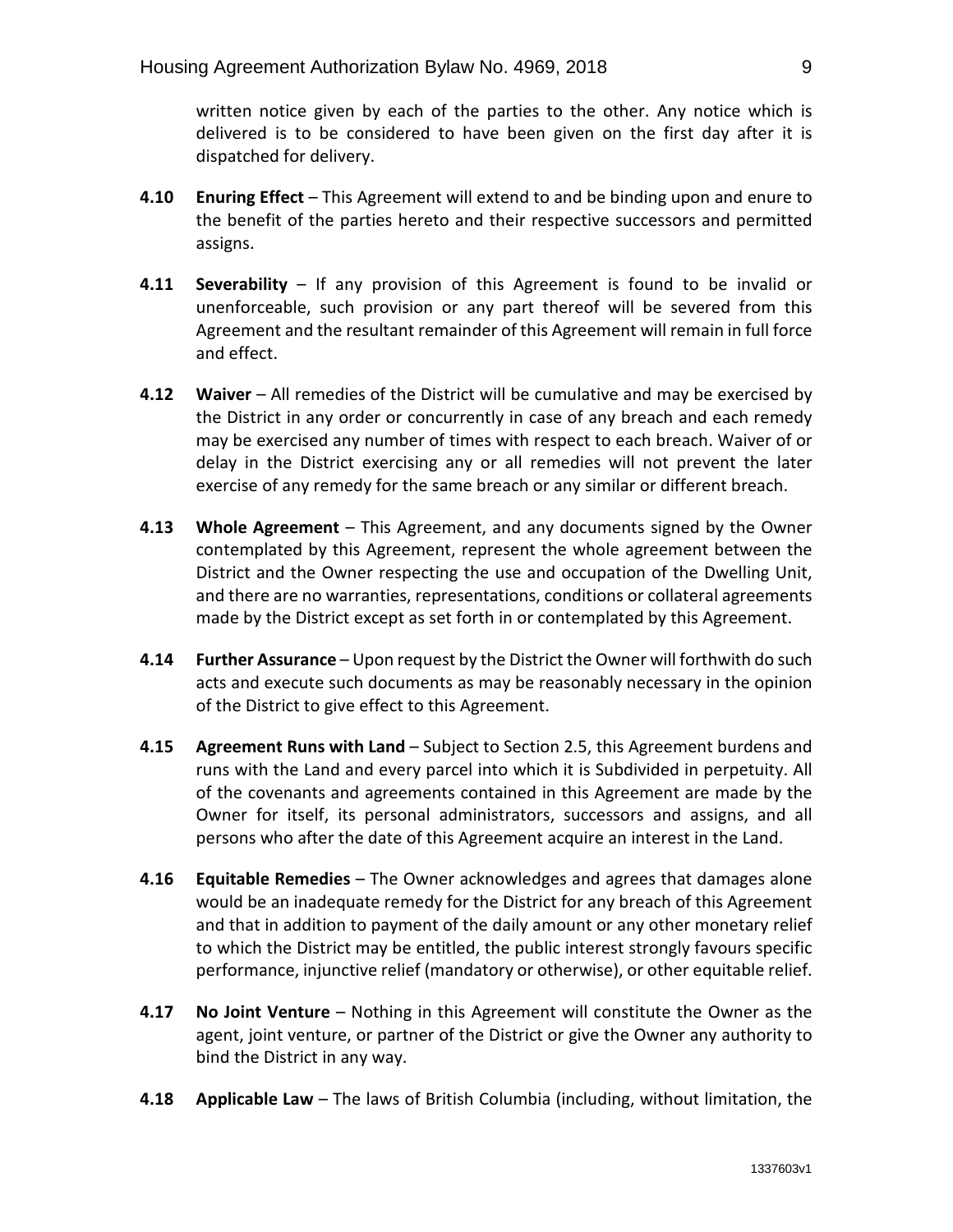*Residential Tenancy Act*) will apply to this Agreement and all statutes referred to herein are enactments of the Province of British Columbia.

- **4.19 Deed and Contract**  By executing and delivering this Agreement the Owner intends to create both a contract and a deed executed and delivered under seal.
- **4.20 Joint and Several** If the Owner is comprised of more than one person, firm or body corporate, then the covenants, agreements and obligations of the Owner shall be joint and several.
- **4.21 Effective Date of Agreement** Although the Owner may deliver an executed copy of this Agreement to the District before the District adopts Zoning Amendment Bylaw No. 4662, 2010, Amendment Bylaw No. 4967, 2018 (the "Bylaw"), this Agreement shall not come into effect until the later of:
	- (a) the date the Council of the District adopts the Bylaw; or,
	- (b) the date the Council of the District adopts a Bylaw authorizing the District to enter into this Agreement.

**IN WITNESS WHEREOF** the parties hereto have executed this Agreement on the *Land Title Act* Form C and D which is attached to and forms part of this Agreement.

### **SCHEDULE A (ATTACHED)**

END OF DOCUMENT